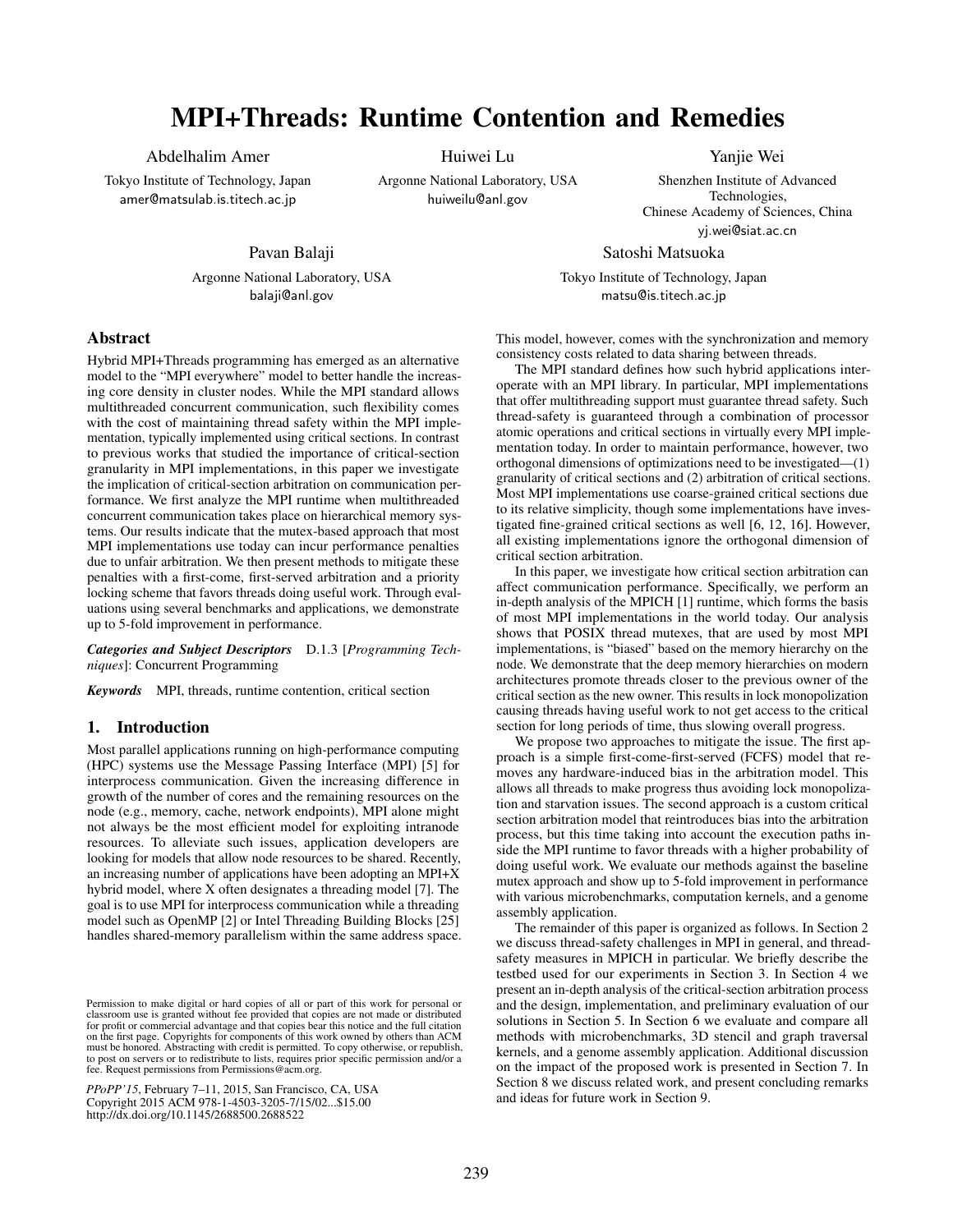

Figure 1. Critical-section granularity. CS\_ENTER and CS\_EXIT denote the protocol operations executed at the entry and exit of a critical section, respectively. Atomic\_OP refers to a lock-free implementation of the operation OP.

### 2. Thread Safety in MPI

In this section we provide background information about thread safety and its relation to MPI, and we discuss thready-safety efforts in MPICH.

### 2.1 MPI Requirements for Thread Safety

The MPI standard defines four levels of thread safety: MPI\_THREAD\_SINGLE, MPI\_THREAD\_FUNNELED, MPI\_THREAD\_SERIALIZED, and MPI\_THREAD\_MULTIPLE. These levels are listed in increasing order of thread safety. Given the performance costs of thread safety, these levels allow adjusting the MPI implementation to the needs of the target application without incurring unnecessary overheads. In this work, we target the least restrictive level, MPI\_THREAD\_MULTIPLE, which allows multiple threads to call MPI routines concurrently.

Many aspects are considered when designing a thread-safe MPI library. Critical-section granularity is an important parameter that influences the degree of parallelism allowed for concurrent thread executions. That is, the longer a critical section is, the more it incurs serialization and thus hinders parallel performance. In prior work we investigated different levels of critical-section granularity (Figure 1) and their implications in terms of performance and implementation complexity [6, 12]. In Figure 1, the granularity becomes increasingly fine-grained from left ("Global") to right ("Lock-free"). In practice, most MPI implementations use a combination of "Global" and "Lock-free", with the latter applying to atomic updates of reference counters that are required for managing internal MPI objects.

Regardless of the granularity, however, contention to enter a critical section can still occur, and serialization is inevitable. Several mechanisms, such as mutexes and spinlocks, have been developed to implement mutual exclusion in order to protect a shared resource. Such mechanisms usually differ in the way they handle contention, the unnecessary lock/unlock overhead they incur in scenarios where there is no contention, reducing synchronization granularities, and time to transfer ownership of the lock. However, the serialization order of the critical section and its effect on an MPI runtime performance are less understood. To the best of our knowledge, no existing work has studied thread synchronization from this perspective.

#### 2.2 Thread Safety in MPICH

In this section, we analyze thread-safety in MPI implementations in the context of MPICH, though the analysis is largely true for most other MPI implementations as well. On our platform, MPICH thread safety is ensured by using a Native POSIX Threading Library (NPTL) [22] global pthread mutex. Locking a default mutex in NPTL is implemented as follows. First, a thread tries to acquire the lock in the user space with an atomic compare-and-swap operation. If not successful, the thread goes to sleep in the kernel space using the FUTEX\_WAIT operation of the futex (fast user-space mutex) system call [13, 14]. The mutex holder wakes up at most one thread in the futex queue, with the FUTEX\_WAKE operation, when leaving the critical section. The thread that wakes up again competes to acquire the lock and the same process repeats if the lock acquisition fails.

From an arbitration perspective two distinct arbitration policies can be identified. In the kernel space the futex wake-up operations are performed according to the kernel-scheduling policy. In the user space, however, the policy obeys the fastest-thread-first rule. We note two major implications. First, the overall arbitration is dominated by the user-space policy since threads must try to acquire the lock every time they leave the kernel space. Second, the current user space arbitration model can yield to starvation since no mechanism to maintain fairness is used. In Section 4, we analyze how such starvation affects the MPICH runtime.

# 3. Testing Platform

All experiments reported in this paper were conducted on a commodity cluster with each node equipped with a dual-socket Intel Nehalem processor where each socket contains 4 cores (simultaneous multithreading (SMT) is disabled). In addition, the cluster nodes are interconnected with the Mellanox InfiniBand QDR fabric. The detailed specification is summarized in Table 1. We used MPICH 3.2a1, which is configured to run with the Mellanox Messaging Accelerator (MXM) interface.

| <b>Table 1.</b> Target machine specification |              |
|----------------------------------------------|--------------|
| Architecture                                 | Nehalem      |
| Processor                                    | Xeon E5540   |
| Clock frequency                              | $2.6$ GHz    |
| Number of sockets                            |              |
| Cores per socket                             |              |
| L <sub>3</sub> Size                          | 8192 KB      |
| L <sub>2</sub> Size                          | 256 KB       |
| Number of nodes                              | 310          |
| Interconnect                                 | Mellanox ODR |

### 4. MPI Runtime Analysis

In this section we first consider MPICH as a black box and perform a simple performance evaluation and analysis in a multithreaded scenario. We then present a detailed profiling in order to shed light on the runtime inefficiencies. Unless specified otherwise, we bind the first four threads to cores on the first socket and the rest to cores on the second.

### 4.1 Initial Performance Evaluation

Here we present a simple evaluation that reflects the runtime contention experienced with MPICH. We measure the point-topoint throughput using a benchmark derived from osu\_bw of the OSU microbenchmarks suite [3]. We modified the benchmark to fork a team of threads to perform the communication in parallel. Since threads are not doing computation and MPICH uses a global critical section, we expect to see serializaction in communication which would result in no speedup. Figure 2a shows the message rate as a function of message sizes and the number of threads per node. We observe performance degradation proportional to the number of threads reaching up to a four-fold reduction in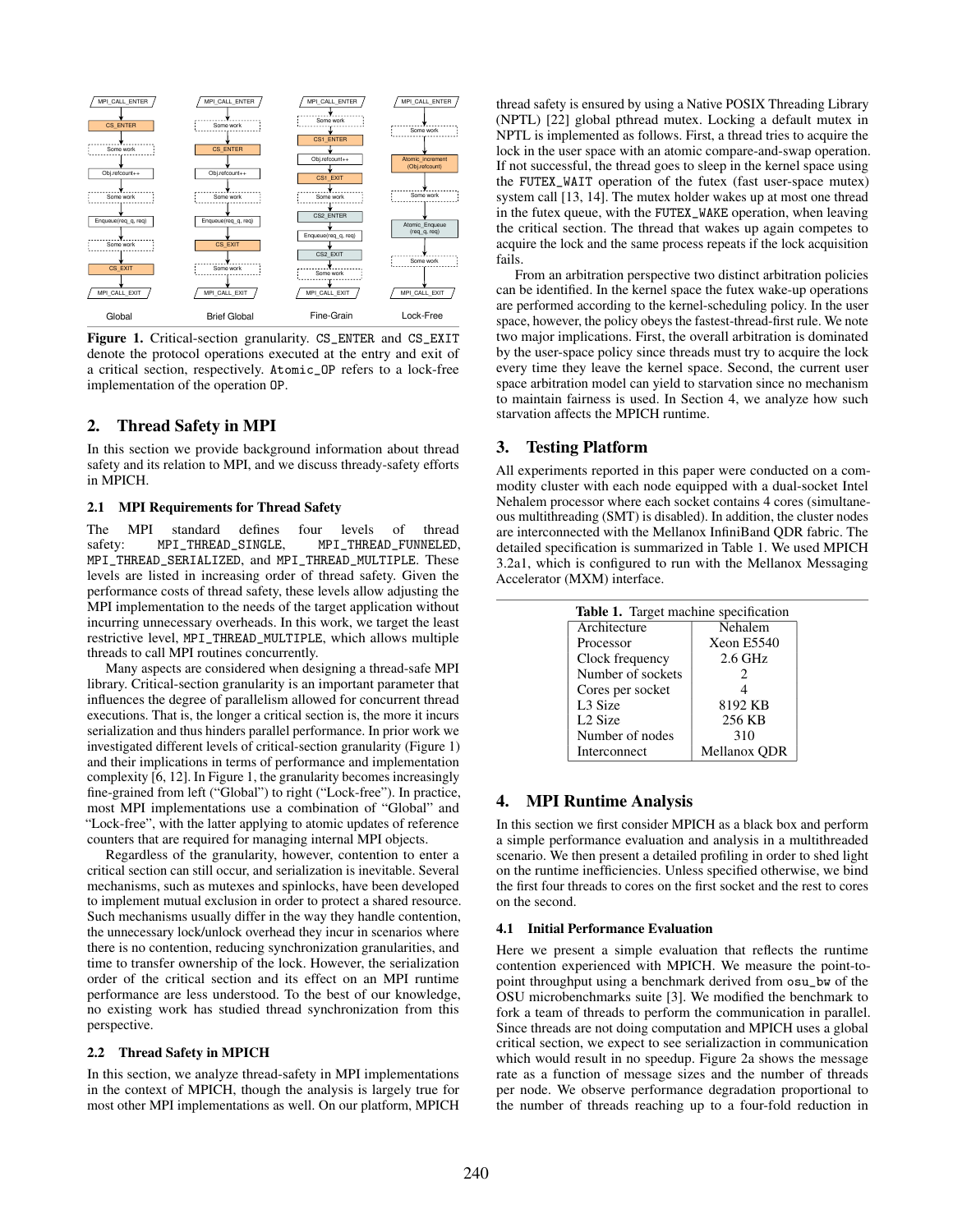

*tpn* stands for thread(s) per node

Figure 2. Preliminary evaluation of multithreaded communication performance

throughput. This experiment shows that there is contention in the MPI runtime although it does not expose the primary source of that contention. For large messages, network communication time dominates rendering runtime inefficiencies negligible.

### 4.2 Impact of NUMA on Critical Sections

Here we present the results of our experiments on throughput performance when threads are bound to cores on the same socket (Compact) vs. when they are bound to cores on different sockets (Scatter). The goal was to determine the effect of nonuniform memory access (NUMA) on the runtime contention. The results are shown in Figure 2b. We observe that throughput is 1.5 to 2 fold worse with a scatter binding. This suggests that the runtime contention is sensitive to NUMA. Given that mutex uses a compareand-swap operation in user space, we point out two major drawbacks that are amplified by NUMA. First, the hand-off time<sup>1</sup> between threads is amplified by the intersocket latency. Second, since mutex does not guarantee fairness, ownership of the lock may not be passed fairly between threads. We speculate that NUMA biases the arbitration in favor of the threads on the same socket—more analysis on this speculation is presented in the Section 4.3.

### 4.3 Arbitration Fairness Analysis

The speculation of critical section arbitration being biased by NUMA architectures, as mentioned in Section 4.2, stems from the nonuniform proximity of threads to the memory hierarchy (caches and memory). Specifically, the thread that releases the lock dirties the cache line holding the lock, which makes it most favorable for other threads closest to this cache to acquire the lock.

To assess the degree of unfair arbitration, we manually instrumented MPICH to trace the lock acquisition, processed the collected data, and compared mutex to a fair arbitration to analyse to which extent mutex biases the arbitration. We further considered the role of the memory hierarchy by analysing two levels at which the arbitration may be biased. At the *core level*, given T threads waiting to enter the critical section, we estimate the probability  $P_c$  that the same thread reacquires the lock successively. At the *socket level*, given N sockets,  $T_i$  the number of threads on socket i waiting to enter the critical section, we estimate the probability  $P_s$  that the new owner of the lock runs on the same socket  $j$  as the previous owner. We statistically estimate these quantities for both mutex and a fair arbitration as follows:

$$
P_c = \left(\sum_{l=1}^{L} X_l\right) / L
$$
  

$$
P_s = \left(\sum_{l=1}^{L} Y_l\right) / L
$$

Where, for a mutex arbitration:

$$
X_l = \begin{cases} 1 & \text{if same owner as } l - 1 \\ 0 & \text{else} \end{cases}
$$

$$
Y_l = \begin{cases} 1 & \text{if same socket as } l - 1 \\ 0 & \text{else} \end{cases}
$$

and for a fair arbitration:

$$
X_l = 1/T_l
$$
  
 
$$
Y_l = T_{j,l}/(\sum_{i=0}^{N-1} T_{i,l})
$$

We discretized the execution at the lock acquisition level using the subscript " $l$ " in our equations. L denotes the total number of lock acquisitions and  $X_l$  and  $Y_l$  are the probability of electing a thread running on respectively the same core and the same socket during lock acquisition l.  $T_l$  and  $T_{i,l}$  represent respectively the total number of waiting threads and the number of waiting threads on socket i during lock acquisition  $l$ . We then analyzed the arbitration with the point-to-point throughput benchmark on our dual-socket system for each message size. We compute  $P_c$  and  $P_s$  using the previous equations and derive the ratio of the mutex probabilities over the fair arbitration probabilities that we refer as *Bias Factors*. Theses factors indicate to which degree mutex biases the arbitration where a fair arbitration would have a bias factor of 1. The results of our analysis are shown in Figure 3a. We notice that mutex biases the arbitration by 2x at the core level and 1.25x at the socket level on average across message sizes. These results confirm our assumption regarding the unfair arbitration and our belief that NUMA amplifies the problem.

In the next section we relate the unfair arbitration to the MPI implementation internals and thus explain the performance consequences.

### 4.4 Message Requests Analysis

Before we discuss our profiling method, we first describe how requests are handled inside the runtime. For simplification, we consider only nonblocking receive requests. The upper part of Figure 3b shows the state diagram of a receive request. When a user calls MPI\_Irecv, a request is issued internally. If the corresponding message was already received in the *unexpected queue,*<sup>2</sup> then the request is marked as completed. Otherwise, the request is posted in the *posted queue*. Later, if a message arrives and matches the request, it will be marked as completed. MPI\_Wait or MPI\_Test or their derivatives will be called and block the caller until the request is found completed and then gets freed.

The point-to-point throughput benchmark performs two-sided nonblocking communication (MPI\_Isend and MPI\_Irecv) on a window of 64 requests, and MPI\_Waitall is used to wait for all the requests in batches (bottom of Figure 3b). In our multithreaded version each thread manages its own window. In order to make progress on communication, all requests need to be detected as completed and then freed before moving to a new window. In a multithreaded scenario, threads can mark other threads' requests as completed inside the runtime, but only the thread that waits for the completion of a request can free it. In addition, we do not tag

<sup>&</sup>lt;sup>1</sup> The elapsed time between when a lock holder marks the lock as free and when the next owner detects it

<sup>&</sup>lt;sup>2</sup> A queue for incoming message handlers without matching receive requests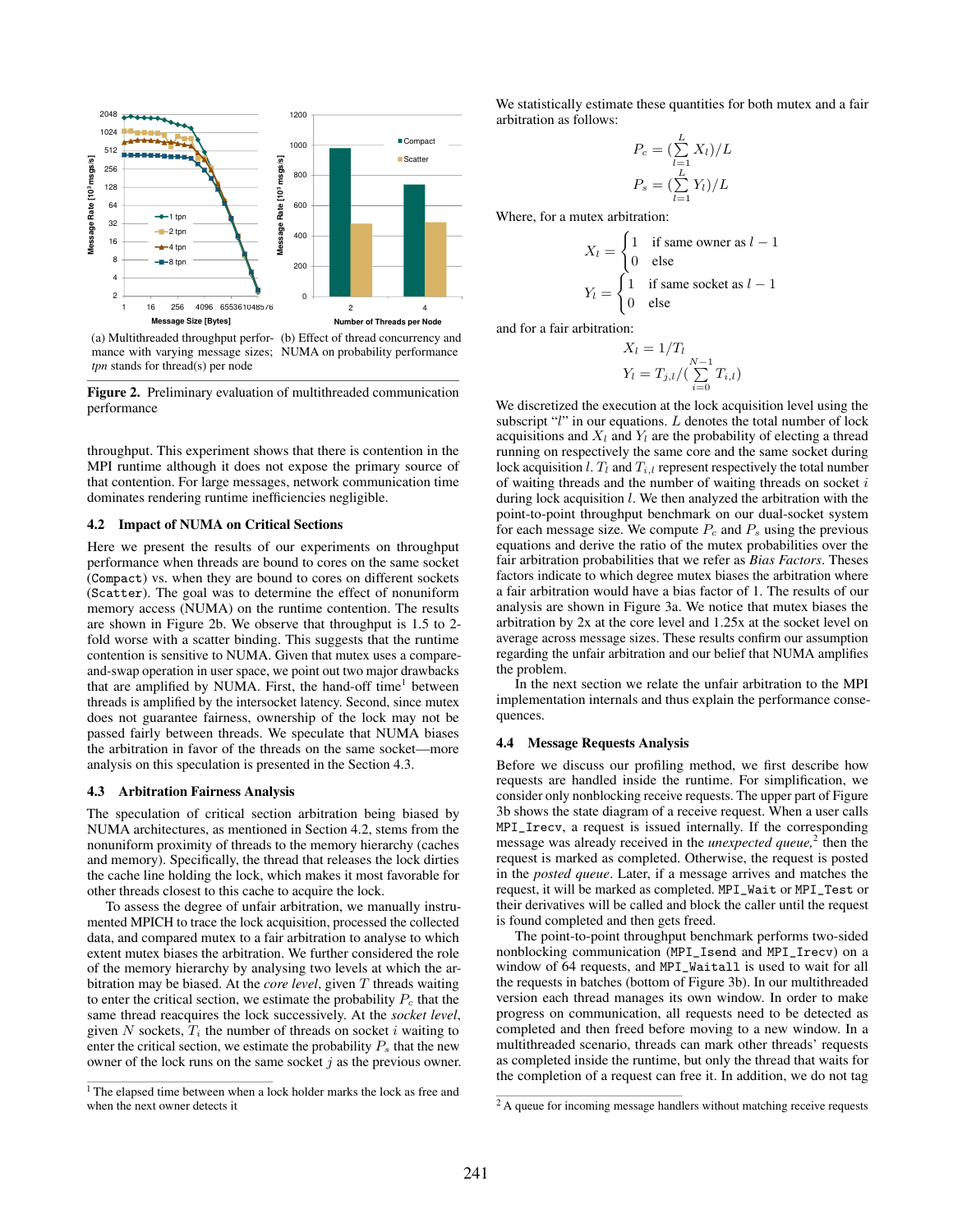messages so that threads can match any message from the same process and communicator.

Our profiling method relies on the notion of *dangling requests*, that is, requests that are completed but not yet freed. We track the number of these requests at sampling intervals corresponding to successive lock acquisitions. We then define our metric as the average number of dangling requests during the program execution. To make rapid progress on communication, threads should detect completed requests early, free them, and generate new requests to feed the runtime and the network. Thus, this metric should be kept low. In fact, with fair arbitration one would expect this metric to be low since requests will be issued in batches, communicated through the network, and detected by the threads evenly. The profiling results with the throughput benchmark are plotted in Figure 3c. We notice that the number of dangling requests is high. The reason is that the window of a starving thread will likely take longer to be filled with completed requests and that the requests inside incomplete windows are counted as dangling. A chain reaction will result by delaying the next requests to be issued and thus their network communication and the matching process. Consequently, the overall communication progress will be slowed. In the next section we propose alternatives to the original mutex-centered design with the goal of improving the progress of threads inside the MPICH runtime.

# 5. Reducing Contention

The analysis in the previous section confirmed that the threads have unfair access to the critical section. Here we explore two alternative locking methods that take into account fairness and communication progress in the arbitration policy.

### 5.1 First-In First-Out Arbitration

One alternative ensures fairness through a first-in first-out critical section arbitration. In Section 2 we pointed out that changing the scheduling policy in the kernel space does not affect the arbitration in the user space. To alter the lock arbitration, we rely on a locking method that is entirely implemented in the user-space through busy waiting. Several locking methods, for example, MCS [19] and ticket [18], establish a first-in first-out threads ordering in the user space. Ahe recent study by David et al. showed that the *ticket lock* performs well on most modern many-core architectures and in various contention scenarios [9]. The principle behind the ticket lock is simple. Each thread gets a ticket at the entry of a critical section and waits for its turn. Figure 4 shows a basic implementation. We note that only one atomic operation (fetch\_and\_increment) is needed. In addition, the busy-wait condition does not involve extensive cache traffic, unlike a compare\_and\_swap–based spinlock. Thus, our first step is to use a ticket lock to implement the MPICH global critical section.

After integration in the MPICH runtime, we compare the new design to the mutex-based runtime by analyzing dangling requests. The results are shown in Figure 5a. We observe that using ticket keeps the number of dangling requests very low and, according to our analysis, should have a positive effect on performance. We investigated the effect of the degree of concurrency and the NUMA effect by scaling the number of threads per core. The results are shown for compact and scatter bindings in Figure 5b. In a compact binding, the ticket method reduces contention compared with mutex and improves the performance by 68% with four threads. With scatter binding and two threads per node, the ticket method loses slightly to mutex, suggesting that the ticket method incurs more intersocket synchronization. Indeed, the mutex socket-level lock monopolization reduces the amount of intersocket synchronization compared with that of the ticket method. However, the benefit of fair arbitration grows with the degree of concurrency. We conclude that for a scatter binding and a low degree of concurrency, the overhead

```
int next_ticket ;
int now_serving ;
ticket_acquire_lock ()
{
  my_ticket = fetch_and_incr ( next_ticket );
  /* Wait for my turn */
  while (my_ticket!=now_serving) ;
}
ticket_release_lock ()
{
  now_serving ++;
}
```
Figure 4. Pseudo-algorithm for a ticket lock

of intersocket thread synchronization may outweigh the benefit of fair arbitration. A common method for solving this issue is to spawn one process per socket and to use threads within a socket to avoid intersocket synchronization and data movements. In such cases, the ticket method will be more effective than mutex. Figure 5c shows throughput comparison between the two methods with respect to the message size. We notice that the ticket method outperforms mutex by 30% on average for messages below 4 KB. The gap between the methods decreases until reaching 32 KB, from which point performance differences become negligible.

### 5.2 Priority Locking Scheme

In this section, we describe our custom lock implementation, which takes into account MPICH internal details to prioritize threads with higher chances of making progress. We follow with an example benchmark where this method is superior to a flat fair arbitration.

The main consequence of unfair arbitration is the possibility that threads monopolizing the lock may not yield useful work while penalizing a starving thread that can make progress. It is not trivial to know a priori which thread is going make progress after getting the lock, since this situation depends in many cases on external events such as message reception. Nevertheless, we can identify unbalanced execution paths within the runtime that yield different amounts of work within the critical section. Our examination of the MPICH runtime exposed two coarse-grained execution paths as shown in the simplified flowchart of Figure 6a: (1) a *main path* that each threadsafe routine implements differently and (2) a *progress loop* that some MPI routines enter to poll for communication progress. For instance, MPI\_Irecv may allocate resources and enqueue the request in a queue in the *main path*, while not going through the *progress loop*. On the other hand, a blocking call such as a MPI\_Wait will enter the communication progress engine until the corresponding request completes. An important observation is that threads in the *main path* have more chances to yield useful work and thus are unlikely to waste a lock acquisition. There is an exception, however, for some MPI operations that may not make progress even in the main path such as MPI\_Test. The ticket lock gives threads equal chances to acquire the lock independently from the path they take, for example, in cases where threads are blocked at the entry of the *main path* while waiting for threads in the *progress loop* to release the lock. Such cases may also yield to wasted lock acquisitions.

Given these observations, we propose a custom locking scheme that favors threads in the *main path*. This can be achieved by assigning a high priority to threads at the entry of MPI routines, then lowering their priorities if they enter the *progress loop*. To avoid lock monopolization, we ensure fair arbitration between threads of the same priority. To achieve this goal without using a heavyweight locking mechanism, we implement the lock acquisition and relinquish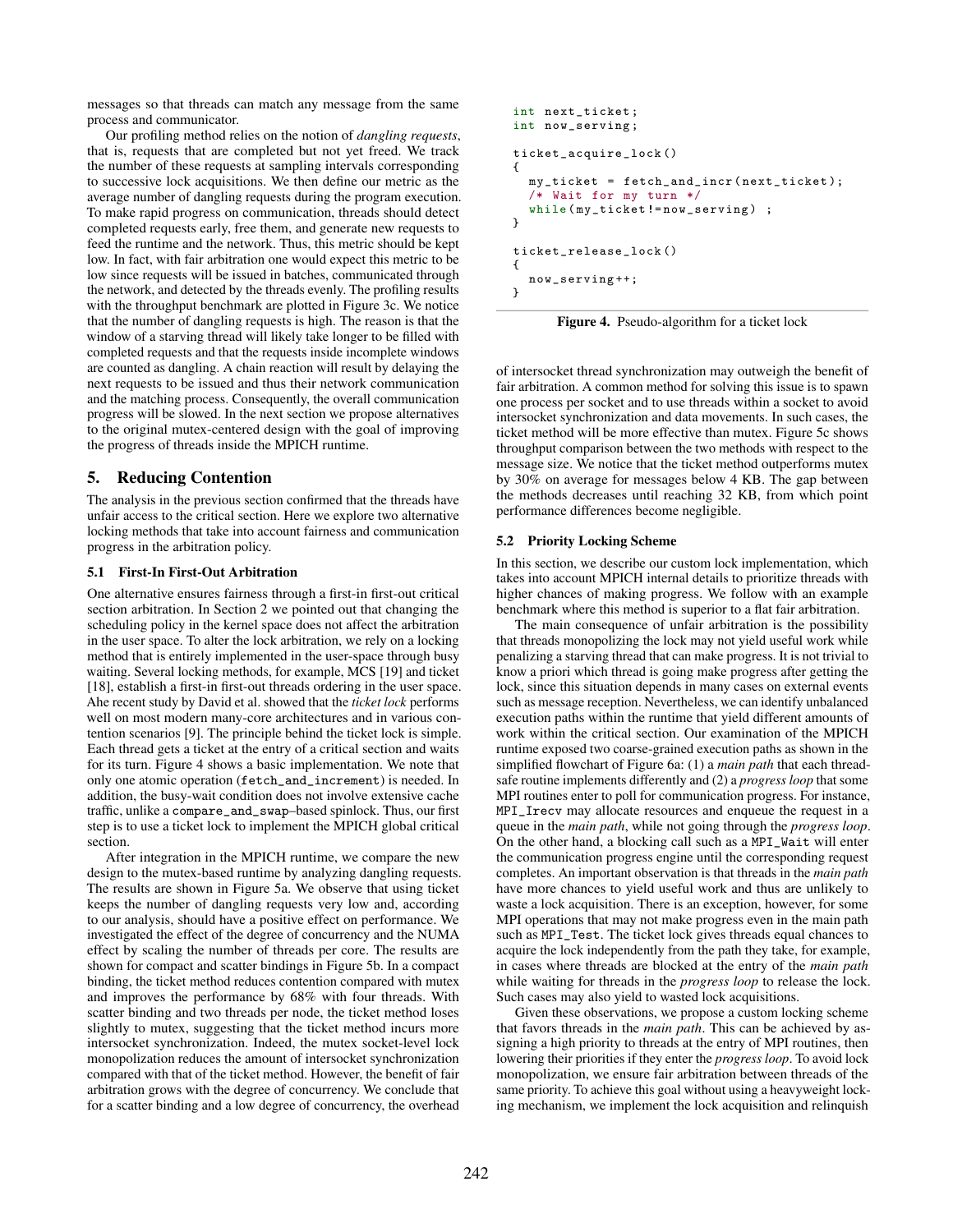

Figure 3. Analysis of unfair arbitration and its consequence on communication progress in the point-to-point throughput benchmark



Figure 5. Analysis and performance comparison between using mutex or the ticket lock with the throughput benchmark

operations with ticket locks (Figure 7). More specifically, we use three ticket locks: ticket\_H for the high-priority threads in the main path; ticket\_L for the low-priority threads in the progress loop; and ticket\_B for the high-priority threads to block low-priority ones. We emphasize that using a ticket lock for the high-priority threads to block the low-priority ones is necessary. Failing to do so may generate lock monopolization in favor of low-priority threads.

A consequence of prioritizing the main path is feeding the runtime with requests at a higher rate than with the ticket lock. Our design also maintains a low overhead in case the prioritization does not improve the communication progress. Thus, we expect to have some cases with performance improvements and others with performance similar to that of the flat ticket or with a slight overhead. In the following experiment we performed an all-to-all communication pattern named N2N. The benchmark is derived from the multithreaded throughput benchmark with the exception that each process sends/receives a continues stream of messages to and from all the other processes. The results in Figure 6b show that the priority lock improves the throughput of the N2N benchmark by 33% on average for messages below 32 KB. Here, executing the main path

is more critical than with the point-to-point communication pattern. In the point-to-point throughput benchmark, threads can match any message since they all come from the same source, the same communicator, and all have the same tags. In the N2N benchmark, however, threads cannot match certain messages. For instance, if a thread is blocked at the entrance of the main path while attempting to post a receive for a certain process, another thread inside the runtime may process the incoming message and put it in the unexpected queue. As a result, the request matching is delayed, slowing the issue and matching of requests and thus the overall communication progress. Prioritizing the main path solves this issue by promoting request generation.

# 6. Evaluation

In this section we compare the performance of the original design with that of our methods using microbenchmarks, application kernels, and a genome assembly application.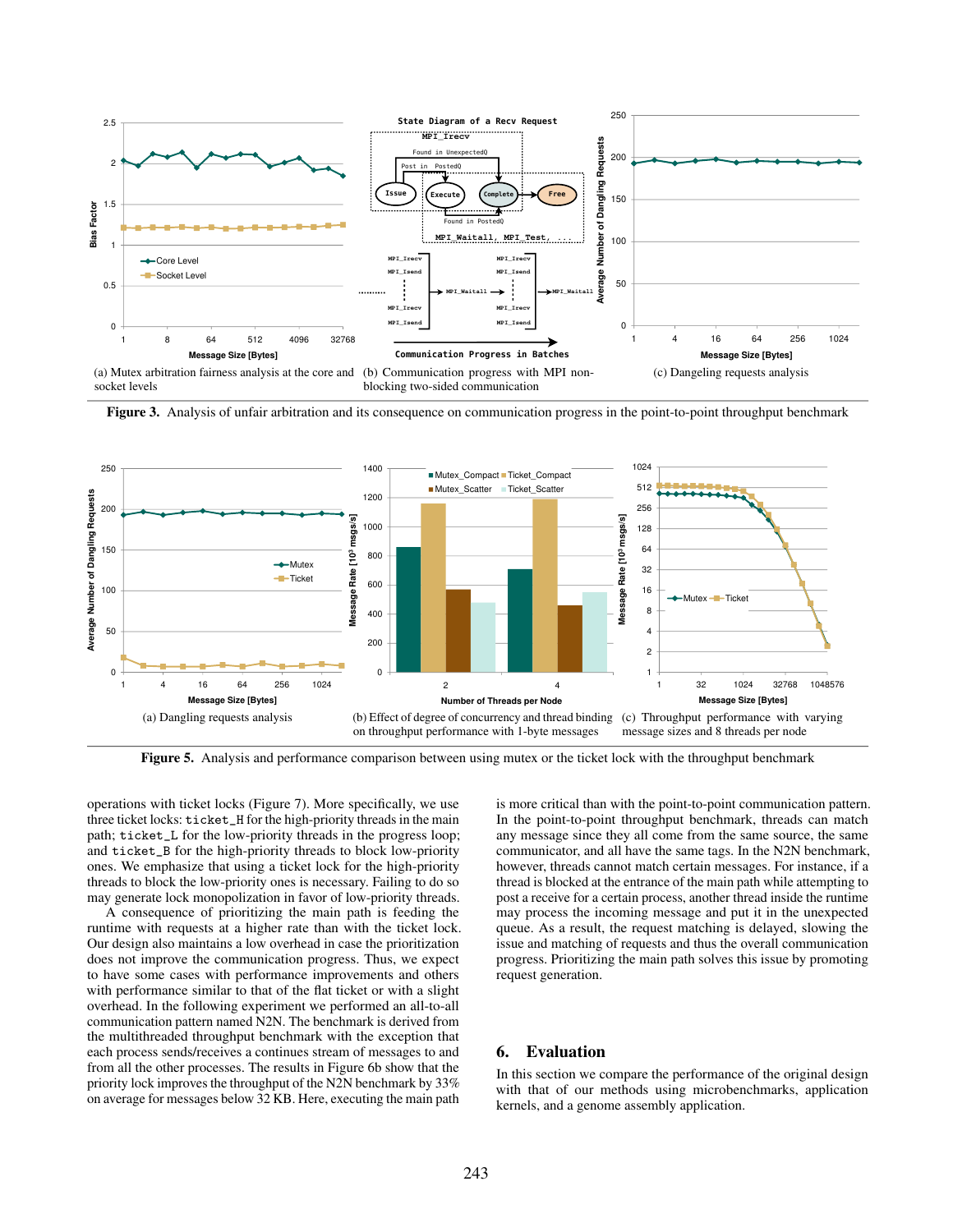

Figure 6. (a) Simplified flow diagram of a generic thread-safe MPI implementation with a global critical section. We distinguish two main paths: (1) a *main path* and (2) a *progress loop*. (b) Performance comparison of the ticket and priority locks with the N2N throughput benchmark.

### 6.1 Microbenchmarks

We begin by presenting results with multithreaded two-sided pointto-point throughput and latency benchmarks. We also evaluate MPI one-sided operations with asynchronous progress.

### 6.1.1 Two-Sided Communication

Figure 8 summarizes the results with throughput and latency benchmarks of all methods using 8 threads per node. In addition, we provide a comparison with single-threaded performance (i.e. MPI\_THREAD\_SINGLE). The latency benchmark was derived from osu\_latency of the OSU microbenchmarks suite. We observe that the throughput achieved with the ticket and priority methods are similar (Figure 8a) and outperform mutex but are only 36% that of single-threaded performance. Figure 8b shows that the ticket method reduces latency by up to 3.5x over mutex. The priority method adds around 11% overhead over the ticket method for small messages but performs similarly with large messages. The latency with the ticket method is 1.66x that of the single-threaded approach with messages below 128 bytes. Surprisingly, however, multithreaded latency with the ticket and priority methods is up to 3.6x better than with a single thread for messages larger than 128 bytes. The reason is that the multithreaded communication issues several requests inside the runtime instead of an individual request, as in the single-threaded case, and helps feed the network resources. For small messages, thread synchronization and runtime contention hide this benefit.

#### 6.1.2 Remote Memory Access with Asynchronous Progress

Remote memory access (RMA) provides a powerful model where processes can access memory outside their address space and even outside the physical node they are running on. This concept is at the heart of many programming models, such as Global Arrays (GA) [23], that offer a *shared-memory* view on top of distributed-memory systems. Here we evaluate the performance of ARMCI-MPI [10], an implementation of the Aggregate Remote Memory Copy Interface (ARMCI) [24], which uses MPI one-sided operations. ARMCI-MPI is an important interface that is used, for instance, by the chemistry package NWChem [28].

```
/* High/Low priority ticket locks*/
ticket_lock_t ticket_H ;
ticket_lock_t ticket_L ;
/* Lock to block lower priority */
ticket_lock_t ticket_B ;
/* Let high priority go through */
int already_blocked ;
high_priority_acquire_lock ()
{
  ticket_acquire_lock ( ticket_H );
  if (! already_blocked )
  {
    ticket_acquire_lock ( ticket_B );
    already_blocked = true ;
  }
}
low_priority_acquire_lock ()
{
  ticket_acquire_lock ( ticket_L );
  ticket_acquire_lock ( ticket_B );
}
high_priority_release_lock ()
{
  if( last high priority thread )
  {
     /* Let low priority pass */
     ticket_release_lock ( ticket_B );
     already_blocked = false ;
  }
  ticket_release_lock ( ticket_H );
}
low_priority_release_lock ()
{
  ticket_release_lock ( ticket_B );
  ticket_release_lock ( ticket_L );
}
```
Figure 7. Priority locking pseudo-algorithm with two levels of priority



Figure 8. Performance comparison between mutex, ticket, priority, and single-threaded execution with the two-sided point-to-point throughput and latency benchmarks

We conducted an experiment in which one process does RMA operations (put, get, and accumulate) to or from other processes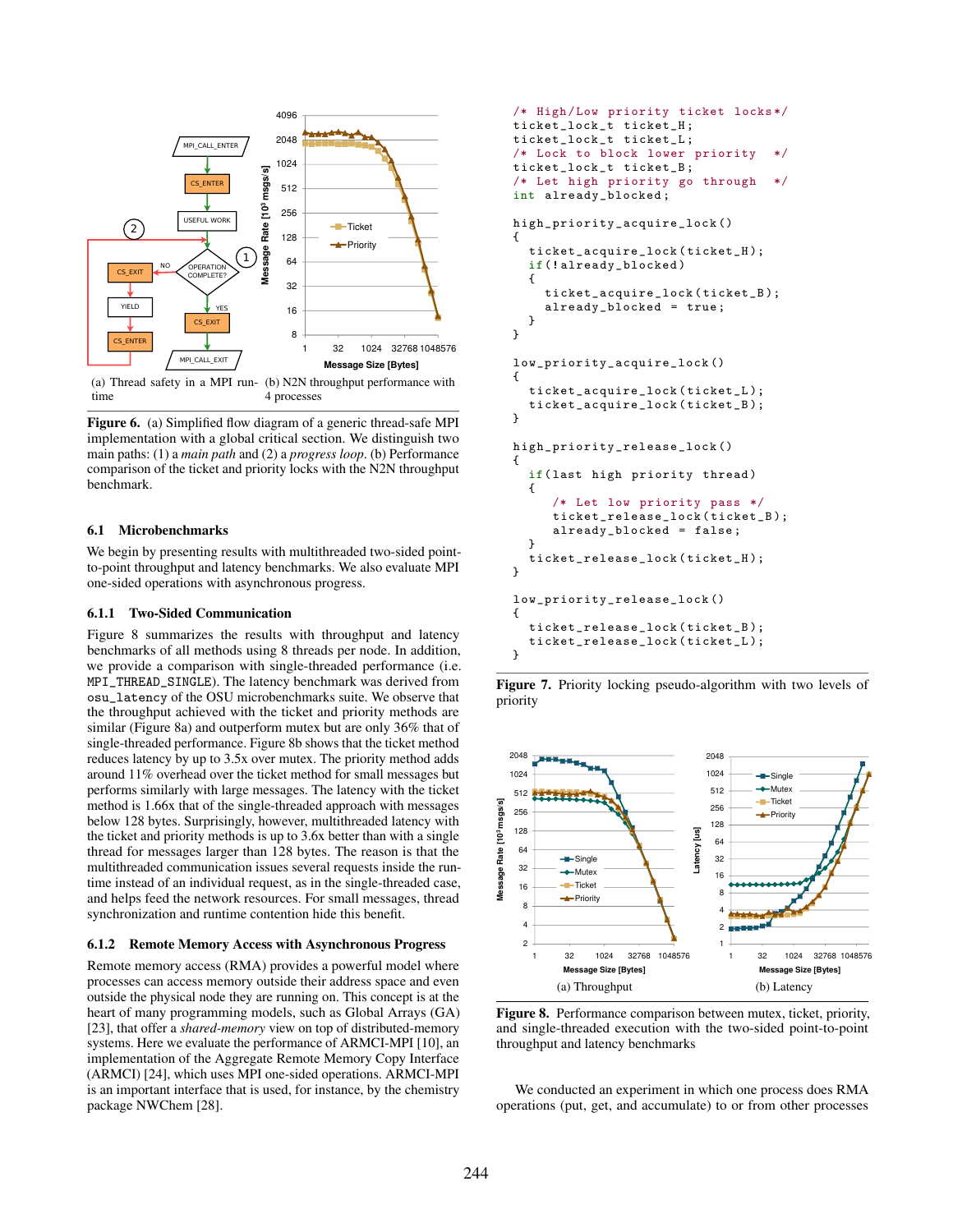

Figure 9. Performance comparison of all methods when doing RMA contiguous data transfer using ARMCI-MPI with asynchronous progress

on contiguous data. This benchmark is single threaded; however, we enabled MPICH asynchronous progress that triggers progress on communication in the background by forking an additional thread. Thus, when asynchronous progress is enabled, MPICH uses internally MPI\_THREAD\_MULTIPLE since two threads are running concurrently inside the runtime. The results of this experiment are shown in Figure 9 when running with 8 processes. Although only two threads are running concurrently, we notice a substantial performance difference between mutex and our methods. The reason is that the progress thread, which is most of the time in the progress loop, heavily monopolizes the lock since it does not do useful work most of the time. Thus, enforcing fairness produces a tremendous speedup. We also note that our methods improve performance up to 5x over mutex. Similar to the two-sided communication results, the difference between ticket and priority is not perceptible.

### 6.2 Kernels

In this section we evaluate some computational kernels often encountered in real applications.

### 6.2.1 The Graph500 Benchmark BFS

The Graph500 benchmark is a communication-intensive code used for ranking large-scale systems in terms of graph processing capabilities [4]. It is composed of multiple kernels, but we consider only breadth-first search (BFS) in this work. More specifically, the baseline algorithm is an MPI-only level-synchronized BFS that relies on nonblocking point-to-point MPI communication for data exchanges. We do not discuss the details of the BFS reference implementation here; readers can refer to the work by Suzumura et al. [26] for a detailed description. Our hybrid MPI+OpenMP implementation extends the MPI-only design by allowing multiple threads to cooperate for computation and independently communicate with remote processes. Moreover, both computation and communication are lock-free and atomic-free, inspired by the single-node implementation of Chhugani et al. [8]. Each thread maintains outgoing buffers corresponding to each remote process and one buffer for incoming messages. Threads repeatedly check for completed requests using MPI\_Test and eventually do computation and generate new outgoing requests.

First, we evaluated the performance of our implementation on a single node (Figure 10a). The problem size is expressed by the scale of the graph in terms of number of vertices.<sup>3</sup> We notice that our implementation scales linearly up to 4 cores and loses 10% efficiency with 8 cores. The loss in efficiency is likely due to intersocket data movements since our implementation is not socketaware. We conducted simple thread-scaling experiments similar to those of Section 5.1. Here, the difference with the throughput benchmark is that threads are doing computation in addition to MPI communication. Consequently, the time spent by one thread inside the MPI runtime may overlap with the computation of another thread. Combined with a parallelized computation, speedups over a single-threaded execution may occur. Indeed, the results in Figures 10b show that speedups do occur when threads are located on the same socket and a fair lock is used with up to 4 threads. With mutex no speedup is apparent, suggesting that the unfair arbitration generates contention and consequently wastes the speedup of the parallel computation. When both sockets are involved, thread synchronization across sockets is an obvious bottleneck; but unlike mutex, our methods avoid slowdowns compared with using a single-threaded method. Figure 10c shows the results of a weak-scaling performance comparison of all methods. We notice performance improvements close to 2x for our methods. The priority method does not show signs of superiority in this case. We explain this by the fact that threads do not busy wait in the progress loop since they use only immediate MPI\_Test calls. That is, all threads always have the same high priority inside the runtime.

### 6.2.2 3D 7-Point Stencil Kernel

Stencil codes are a class of iterative methods found in many scientific and engineering applications. Here, the problem domain is iteratively updated by using the same computational pattern, called a *stencil*. We implemented a hybrid MPI+OpenMP 3D 7-point stencil code that simulates a heat equation. Our decomposition methodology tries to reduce the internode communication by dividing the domain along all dimensions, while we avoid splitting the process subdomain along the most strided dimensions for better cache performance. The basic communication method is to perform nonblocking send/receive operations at each iteration followed by MPI\_Waitall to wait for all the requests. Common hybrid stencil codes typically require the MPI\_THREAD\_FUNNELED threading support, where the computation is done in parallel by a team of threads but only the main thread is driving the communication. In our implementation, all threads independently do computation and communication and synchronize only at the end of an iteration.

We conducted a strong-scaling experiment on 64 nodes, using all 8 threads per node, while increasing the problem size. The

<sup>&</sup>lt;sup>3</sup> We use a logarithmic scale:  $scale = log_2 (\#vertices)$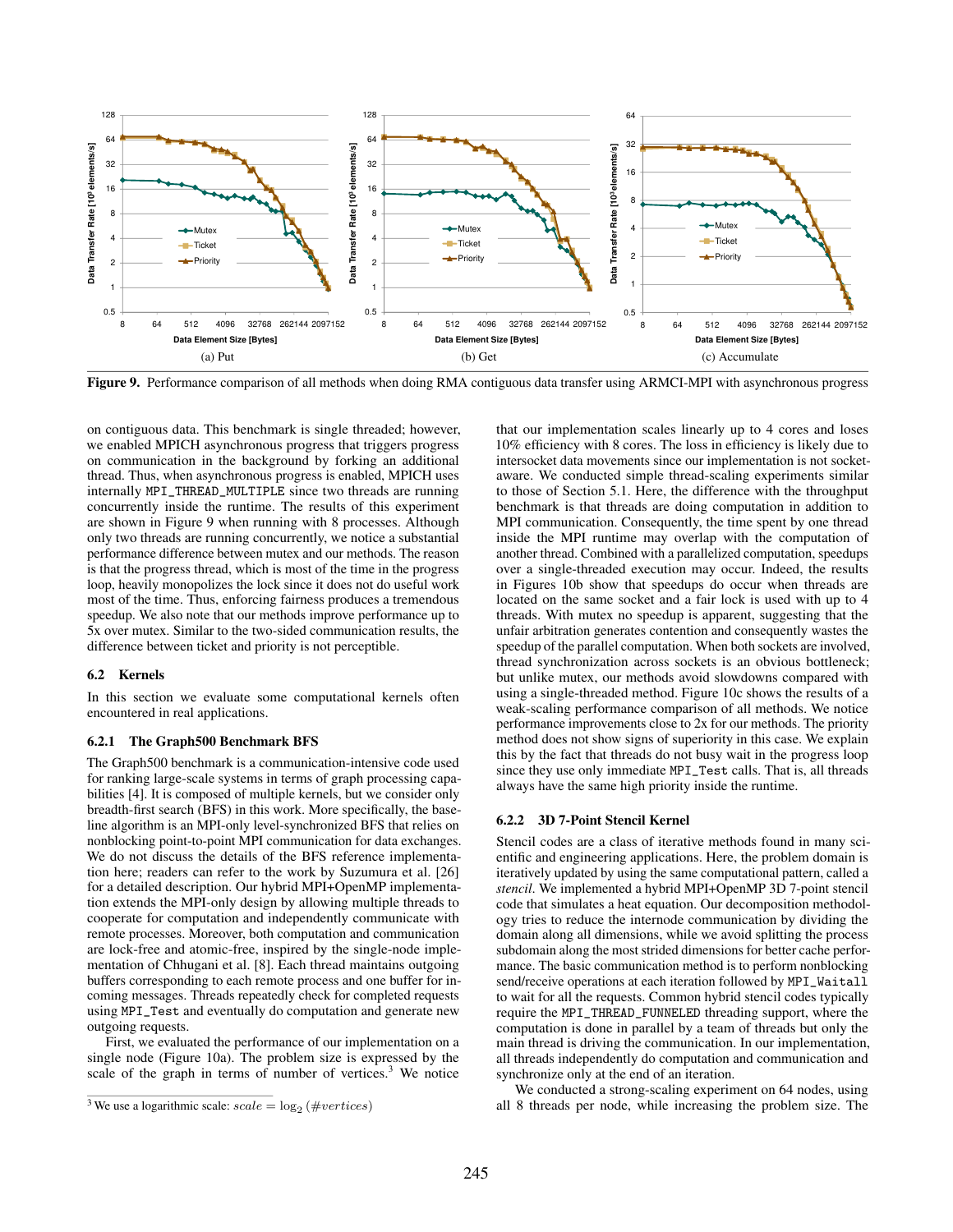



Figure 10. Performance comparison of all methods with the Graph500 BFS kernel. In (a) the single-node results do not involve MPI processes.



Figure 11. Strong-scaling comparison of all methods with the 3D 7-point stencil kernel

results in Figures 11a and 11b show that our methods improve performance for relatively small problems ( $\leq$  = 1 MB per core). The reason is that, as demonstrated by our microbenchmarks, the runtime contention is more critical for relatively small messages; in addition, the computation takes more time than does the communication, as shown in Figure 11b. Arguably, the benefit of our methods is less pertinent for stencil applications on this typical platform, since bigger problems are often run in production. Nevertheless, given the increase in core counts and the trend of reduced memory per core, we expect that our solutions will play a more important role when running stencil applications on platforms with less memory per core, such as current systems equipped with many-core accelerators and future systems. We note that the priority locking does not improve performance over the ticket lock method. The reason is that since threads have few requests (8 receive and send operations), the rate at which the critical section is entered from the main path is negligible compared with polling for communication in the progress loop. That is, most threads will fall back to low priority, which is equivalent to the ticket method. As a result, giving priority to the main path has negligible effect.

#### 6.3 Genome Assembly Application

Genome assembly is an important process for many fields, such as biological research and virology. It refers to the process of reconstructing a long DNA sequence, such as the chromosome of an organism, from a set of *reads* (short DNA sequences) by aligning and merging them together. The reads originate from automated sequencing machines, which can generate billions of reads to be processed by assembly applications. As a result, these applications exploit high-performance computing systems and explore efficient parallel solutions in order to cope with the ever-increasing generated sequencing data.

We evaluated our methods using the SWAP-Assembler [21], an application that targets processing massive sequencing data on large-scale parallel architectures. It abstracts the genome assembly problem with a multistep bidirected graph and relies on a scalable framework, SWAP (Small World Asynchronous Parallel) [20], to perform computational work in parallel (Figure 12a). The SWAP framework is implemented on top of MPI to ensure interprocess communication. Each process spawns two threads, one for sending and another for receiving data from other processes using blocking MPI\_Send/MPI\_Recv operations. We performed a strong-scaling experiment with a synthetic sequence of 1 million reads, where each read contains 36 nucleotides. The results are shown in Figure 12b. For each data point we used four processes per node and two threads per process to utilize all cores. We observe an average 2x speedup independent of the core count. We note that this improvement in processing time did not incur any modification in the application or the underlying hardware. This fact is important for applications in production environments, since no additional investment is required to speed up the time to solution.

## 7. Discussion

In our introduction to thread-safety in Section 2, we considered a critical-section granularity as orthogonal to how it is arbitrated. That is, regardless of the granularity, resource acquisition–related issues such as starvation may occur, and appropriate arbitration methods will be required. Thus, we believe that combining those approaches will have a synergistic effect on reducing the runtime contention. However, a cost-effectiveness study of both methods on the same testbed is still warranted. Such a study can guide the development process of a thread-safe library. A possible model would be to start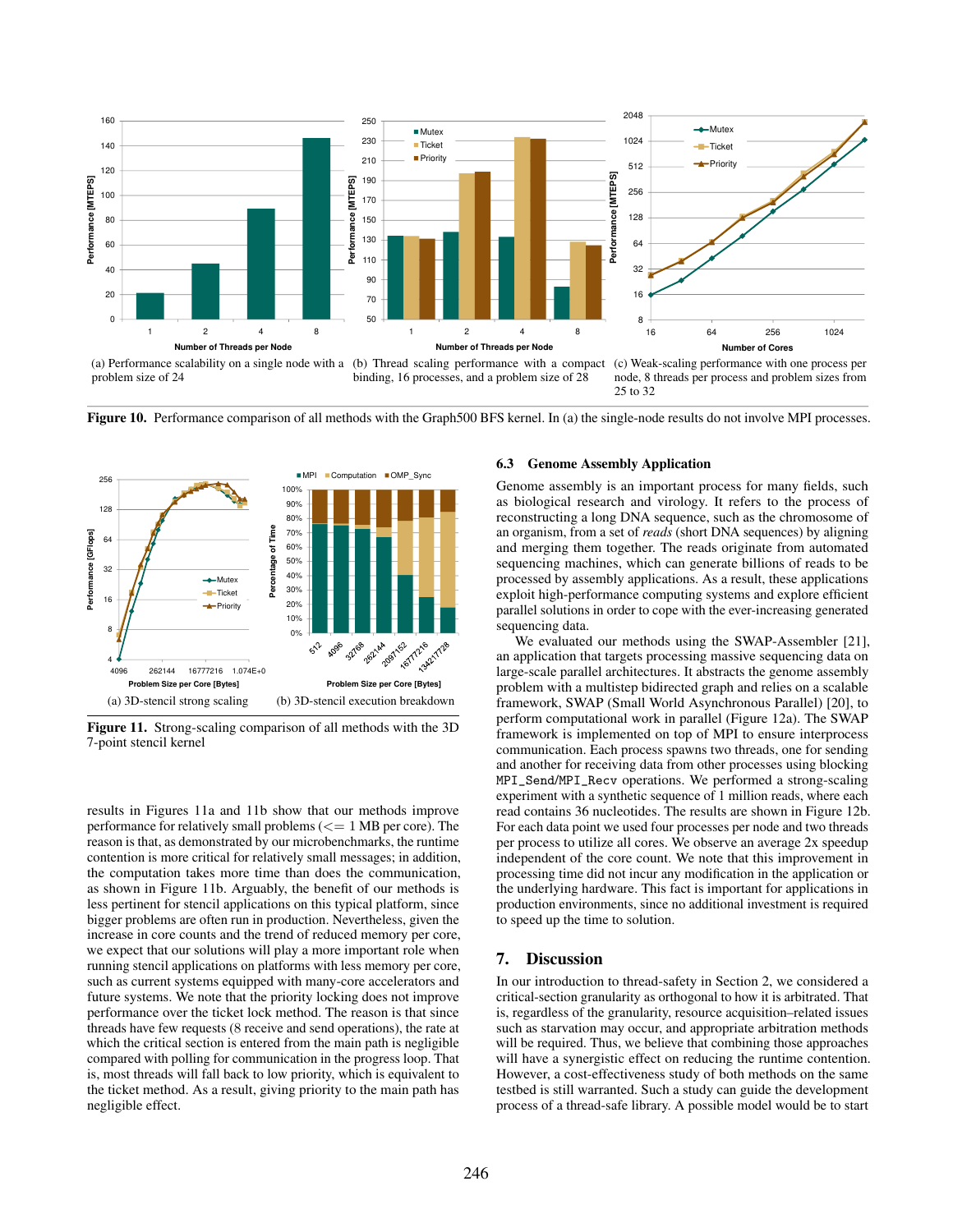

Figure 12. Description of the genome assembly process and performance of the SWAP-Assembler using all methods

with a global critical section, explore effective arbitration methods, reduce granularity if high contention persists, and repeat the process.

In addition to the lower overhead of the ticket lock compared with the priority lock (fewer atomic operations), cases may arise where the ticket method will perform better because of fair arbitration. MPI runtimes are sensible to the number of queued requests because the associated internal data structures and algorithm complexity are proportional. Since the priority lock gives high priority to feeding the runtime with requests, ticket may reduce the rate of issuing requests and thus their associated overhead. However, there exists another related issue that affects the cache performance of the MPI runtime and applications. The order in which threads acquire resources can affect the data locality of MPI internal structures, such as shared queues, and thus runtime performance. Similarity, it can also affect the computation part of an application. Assuming that the aggregated threads working sets cannot all fit in the last level of cache, critical section arbitration might impact the amount of data reuse and cache line evictions. These intricacies require further analysis and experimentation.

The idea of using a socket-aware high-priority method that prioritizes threads on the main path and the same socket before moving to another socket seems attractive for reducing intersocket synchronization. However, this approach may lead to starvation. For instance, if the user issues nonblocking operations and waits for them by polling with MPI\_Test, threads on the same socket will monopolize the lock. We also did not consider a mutex-based priority arbitration. Changing the kernel scheduling is not effective, as discussed in Section 2. Using three mutex locks to establish a two-level hierarchy, similar to our priority lock, is also not effective because mutexes do not guarantee fairness within the same priority class and, worse, low-priority threads can monopolize the lock over the high-priority threads.

# 8. Related Work

Several researchers have addressed the issue of thread-safety challenges in MPI implementations. Gropp et al. [16] presented an exhaustive thread-safety requirement analysis of MPI functions and their implementation issues. Performance implications of thread safety were exemplified with an efficient algorithm for generating context ids. Thakur et al. also proposed a method to obtain insight

into the performance of multithreaded MPI implementations [27]. The method consists of a test suite composed of multiple benchmarks that simulate typical application scenarios. This method is useful for comparing different multithreaded MPI implementations or measuring the impact of certain optimizations, such as using a dedicated progress thread. However, it gives only a general performance feedback and does not pinpoint the exact performance bottlenecks.

Efficiency and thread safety can be orthogonal objectives that are difficult to achieve at the same time when designing a software library. Goodell et al. showed that concurrent accesses from multiple threads to MPI objects can be a bottleneck when using reference counts [15] and proposed more scalable solutions. Hoefler et al. identified that multithreaded MPI messaging involving MPI\_Prob is thread unsafe and that a conventional lock-based implementation is not scalable [17]. They proposed an efficient solution that goes beyond the implementation level and requires changing the MPI standard.

The tradeoff between using threads for efficient intranode computation and relying on multiple processes to drive the network makes tuning a hybrid implementation a difficult task. For instance, application developers try to tune the number of number of processes per node and the number of threads per processes in order to improve performance. This challenge, thread-safety overheads, and a number of programmability considerations pushed the community to consider extending the MPI standard to better support multithreaded communication. As a result, concepts such as MPI Endpoints emerged as an attractive solution, which ensures contentionfree multithreaded communication through independent endpoints [11]. However, MPI Endpoints are not yet part of the MPI standard, and no MPI implementation supports this feature at the moment of this writing.

A large body of work has been dedicated to efficient synchronization on multiprocessors. Busy-waiting methods, such as spinlocks, were criticized for their heavy usage of memory barriers and induced coherency traffic. Researchers have studied traditional spinlocks, such as TAS, TTAS, and ticket lock, and proposed alternative locks that spin on local cache lines (e.g., MCS [18]). A recent study by David et al. [9] compared synchronization constructs, including spinlocks, queue-based locks, and software transactional memory